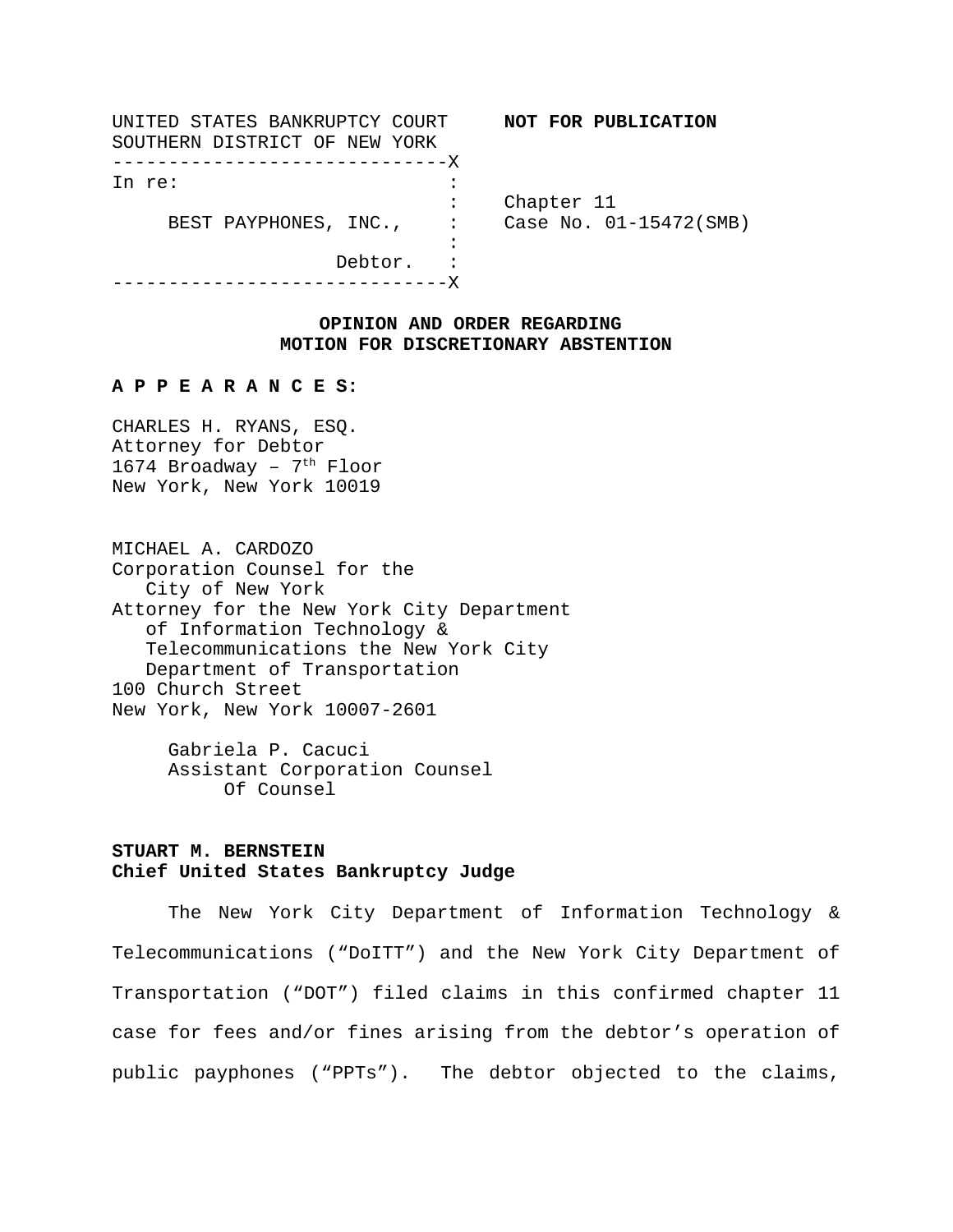DoITT withdrew the claim for fees, and with one exception, DoITT and DOT have moved for discretionary abstention on the remaining objection to the fines. The debtor opposes abstention. For the reasons that follow, the motion is granted.

#### **BACKGROUND**

#### **A. The Denial of the Franchise**

The facts are set forth in greater detail in In re Best Payphones, Inc., 279 B.R. 92 (Bankr. S.D.N.Y. 2002). I assume familiarity with that opinion, and highlight only the facts that concern the current matter. At all relevant times, the debtor was engaged in the business of operating PPTs in New York City (the "City"). Over the years, the City, through DoITT, administered various regulatory schemes to control such services.

On or about March 2, 1996, the City adopted a new regulatory scheme that established a franchise system. During the transition period, existing PPT operators, including the debtor, were placed on an interim registry, and allowed to continue to operate. The PPT operator remained on the interim registry until, inter alia, the Commissioner of DoITT decided not recommend the award of a franchise to the PPT operator or the New York City Franchise & Concession Review Committee (the "Franchise Committee") decided not to approve a proposed franchise agreement. In either case, the PPT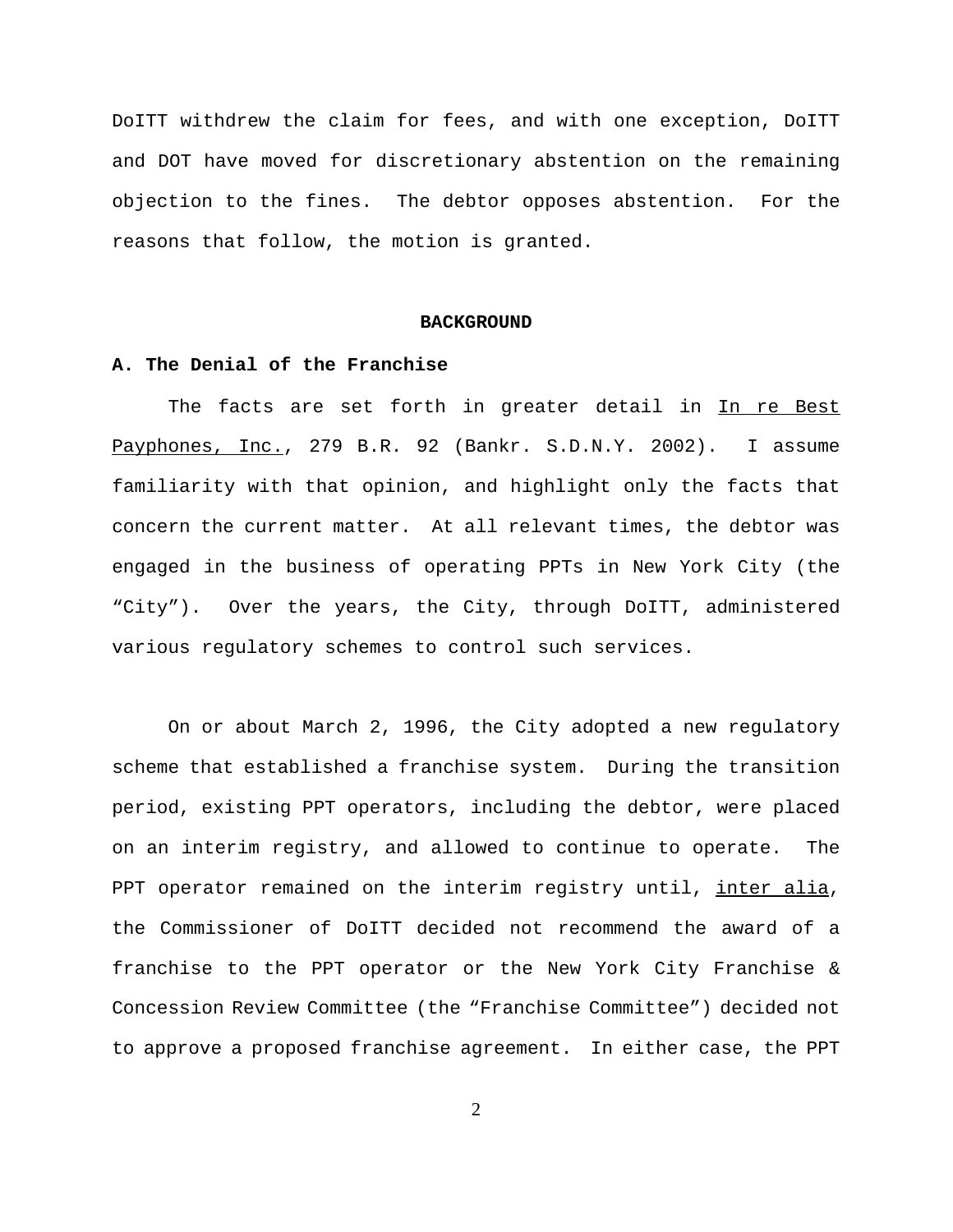operator was entitled to appropriate notification of the adverse decision. See N.Y. R. & REGS. tit.  $67, S$   $6-23$  (2004); accord N.Y. City Local Law 68/1995 § 6(a)(limiting notification period to 30 days).

By resolution dated August 11, 1999, the Franchise Committee approved the grant of a franchise to the debtor, as well as to other PPT operators. The approval required the debtor to execute and deliver the franchise agreement as a condition to the award, but the debtor failed to return the completed materials. On January 13, 2000, Assistant Corporation Counsel Bruce Regal wrote to the debtor (the "Regal Letter"), stating that the Franchise Committee's approval of the franchise had been conditioned on the execution and delivery of the franchise agreement and other required closing documents, and the debtor had failed to meet the condition. As a result, the Franchise Committee "can therefore be deemed to have determined not to approve a franchise for [the debtor]."

The Regal Letter granted the debtor a final, sixty day period to submit the franchise documentation. If it did not, "[the debtor's] opportunity to become a franchise holder during the current phase of franchise grants will end." The January 13 Letter reiterated this warning in its conclusion: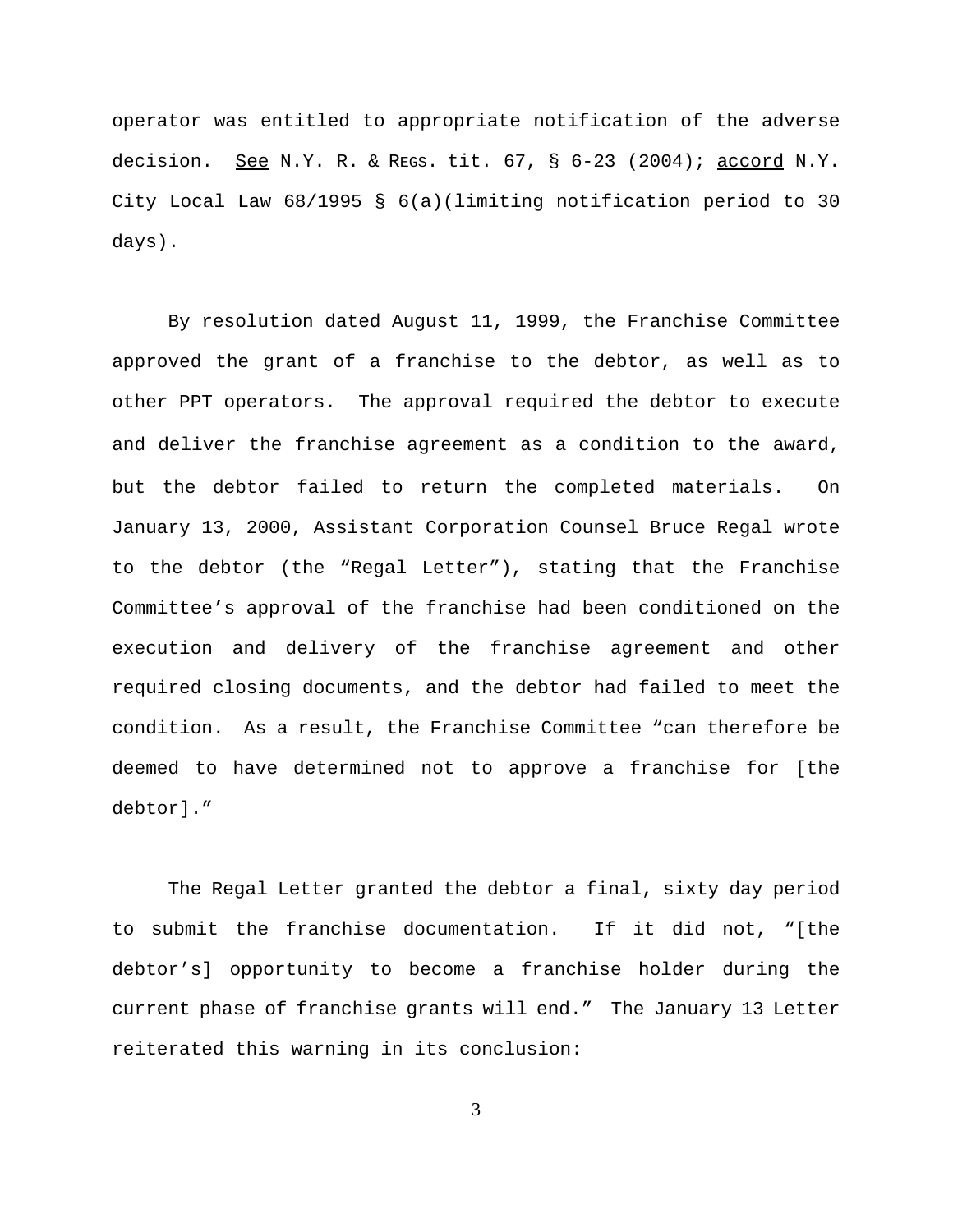If [the Debtor] fails within sixty days to (1) enter into an agreement to sell its public pay telephones as described above, or (2) to remove all its public pay telephones from City property, or (3) submit executed copies of the Franchise Agreement and all associated closing documents (complete, accurate and in acceptable form) as described above, then any and all of [the Debtor's] phones located on City property shall be subject to removal by the City, pursuant to Section 6- 26(c) of Title 67 of the Rules, and [the Debtor] shall be considered for all purposes a non-holder of a City franchise.

The debtor did not comply with any of the conditions in the Regal Letter. As a result, DoITT removed 23 of the debtor's public payphones from City property between May 8 and May 10, 2000, and issued 23 Notices of Violation ("NOV"). Post-petition, the City issued an additional 36 NOVs for operating PPTs without a permit.<sup>1</sup> Each NOV carried a \$1,000 fine, and all were based on the same theory; the debtor lost its right to operate PPTs because it failed to comply with the Regal Letter and return the signed franchise agreement.

## **B. The DoITT and DOT Claims and the Debtor's Objections**

The debtor filed this chapter 11 case on October 23, 2001.<sup>2</sup> DoITT filed a claim, dated February 1, 2002, for pre-petition fines (\$23,000) and fees (\$37,048.15). (Declaration of Michael Chaite

<sup>&</sup>lt;sup>1</sup> The debtor alleges that DoITT also reissued the first 23 NOVs post-petition.

<sup>&</sup>lt;sup>2</sup> It confirmed a 100% plan in late 2002, and subsequently sold all of its assets to a third-party.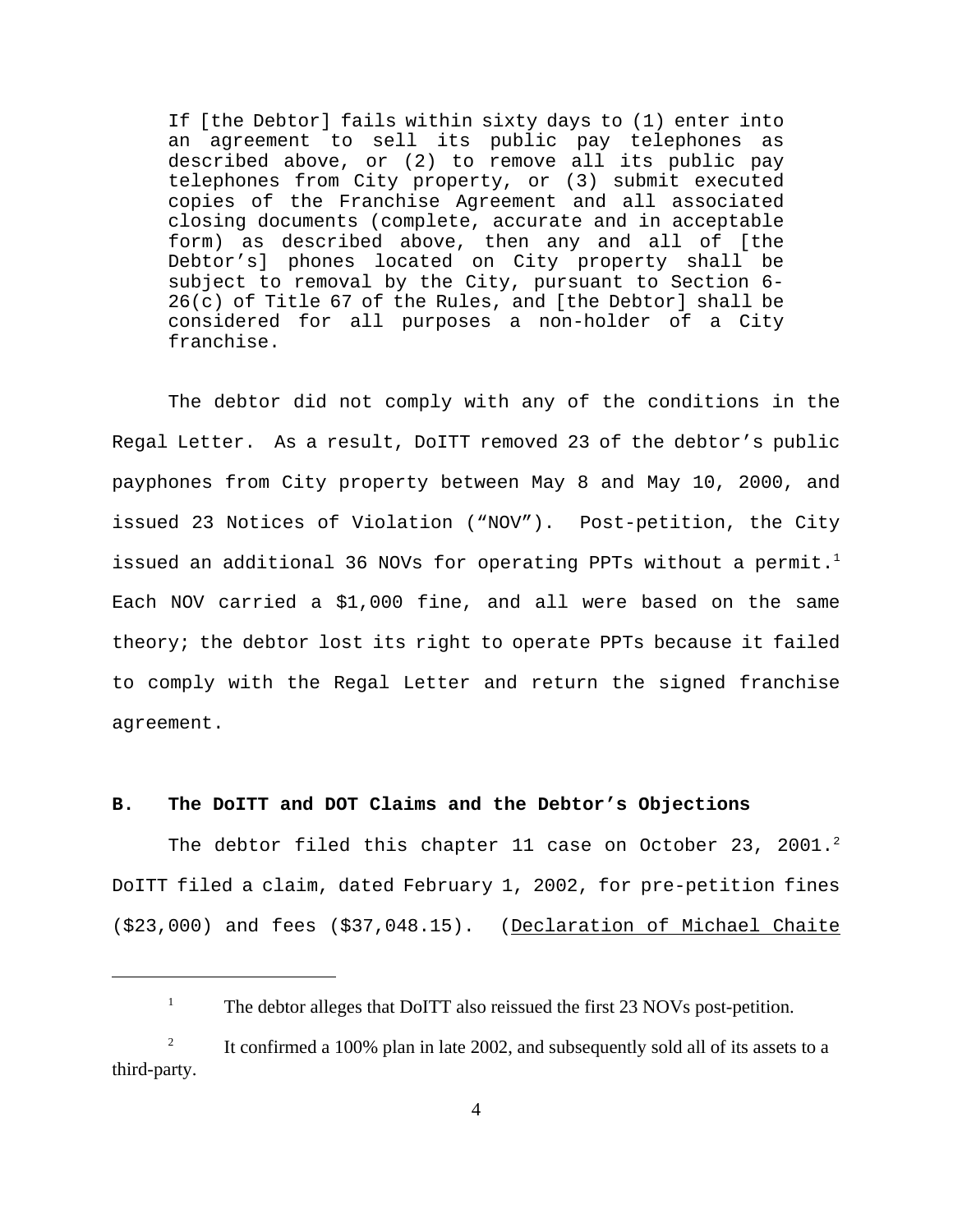[etc.], dated Apr. 1, 2005, Ex. D)(ECF. Doc. # 395.) DoITT also filed an administrative claim, dated November 13, 2002, covering post-petition fines  $(\$36,000)$  and fees  $(\$69,789.35)$ .  $(\underline{Id.}, \underline{Ex.1.})$ Lastly, DOT filed an administrative claim, dated November 13, 2002, for fines totaling \$8,000. The DOT fines corresponded to eight NOVs issued against eight PPTs allegedly installed without the required permit. DoITT subsequently withdrew the portions of its pre-petition and post-petition claims seeking fees, leaving only pre-petition and post-petition claims for fines. (Opinion and Order Regarding DoITT Claim for Interim Registry Fees, dated Oct. 21, 2005)(ECF Doc. # 445.)

The debtor filed a series of objections to the DoITT claims, culminating in the Amended Objection to Proof of Claim of [DoITT], dated July 17, 2003 ("Amended Objection")(ECF Doc. # 273.) The Amended Objection argued that the fines were unenforceable on several grounds. At its core, the Amended Objection asserted that the debtor remained on the interim registry despite its refusal to execute the franchise agreement, and could not be fined for operating without a permit. The debtor raised a host of regulatory, statutory and Constitutional arguments, relying heavily on the Telecommunications Act of 1996. In addition, the debtor maintained that the NOVs were not attached to the DoITT claims, (Amended Objection, at ¶ 47), the NOVs are too vague and imprecise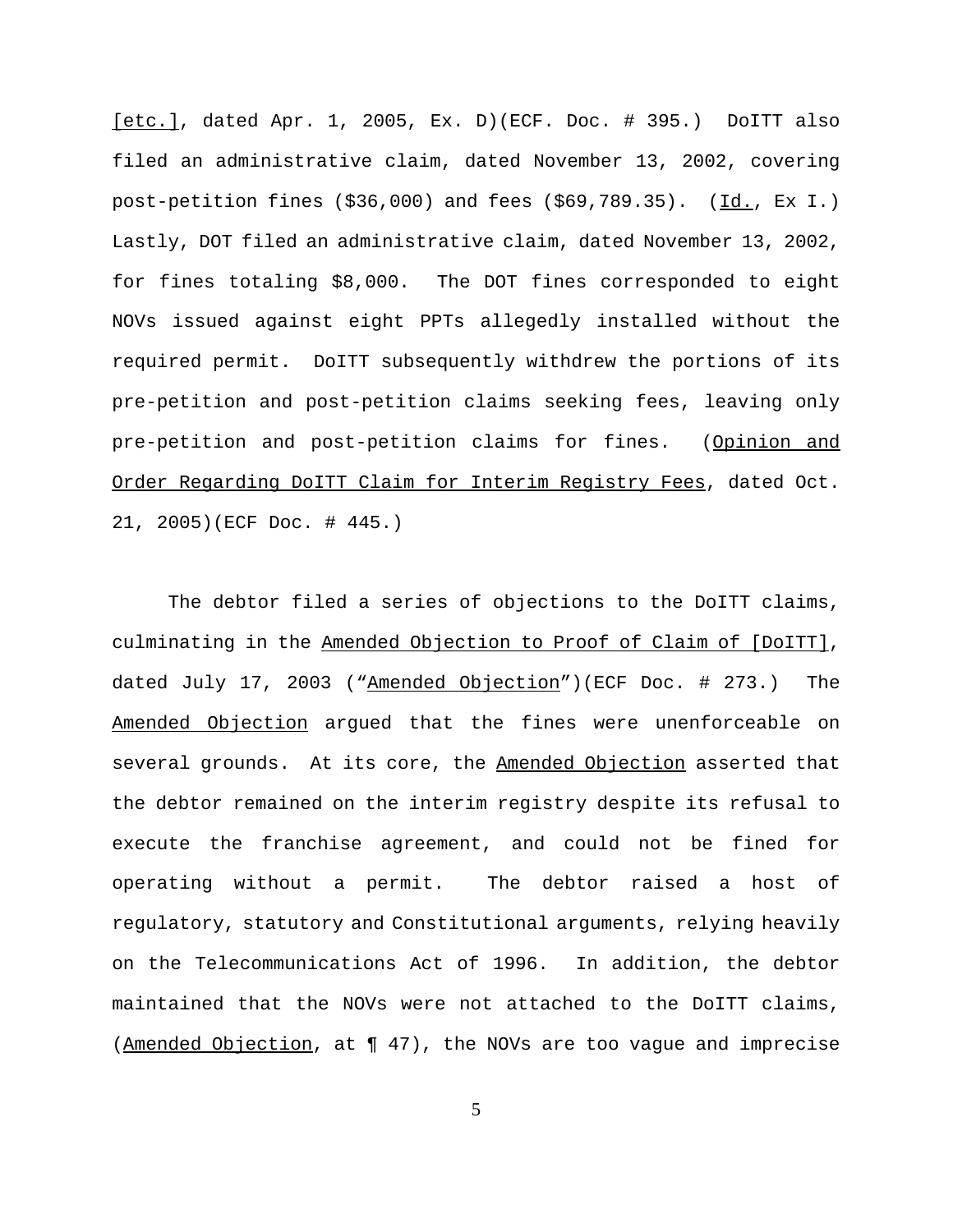to apprise the debtor of the charges and allow it to prepare a defense, (id.,  $\P$ ] 73-74, 84), the Regal Letter did not provide sufficient notice of the termination of the debtor's right to maintain its listing on the interim registry, (id., at ¶¶ 77-79), and DoITT selectively enforced its rules and regulations with the intent to discriminate against the debtor and retaliate against the debtor for challenging DoITT.  $(\underline{Id.}, \underline{at.} \P \P \ 81-82, 86-87, 90.)$ 

The debtor also filed an Objection to Proof of Administrative Claim Filed by [DOT], dated Dec. 3, 2002 (ECF Doc. # 202.) The debtor asserted the same objections raised against the DoITT claims for fines.  $(\underline{Id.}, \underline{at} \P 4.)$  In addition, the debtor contended that it had obtained permits to move the PPTs at issue. (Id., at ¶ 5.) Finally, the debtor insisted that virtually every other PPT operator had moved phones without being fined, and the imposition of fines constituted selective enforcement and a violation of the Telecommunications Act of 1996 by imposing charges in a discriminatory manner.  $(\underline{Id.}, at \P 7.)$ 

#### **C. The First Abstention Ruling**

On or about December 27, 2002, DoITT and DOT moved for discretionary abstention, 28 U.S.C. § 1334(c)(1), with respect to the issues raised by the objections. At the time, proceedings between the parties were pending in the United States District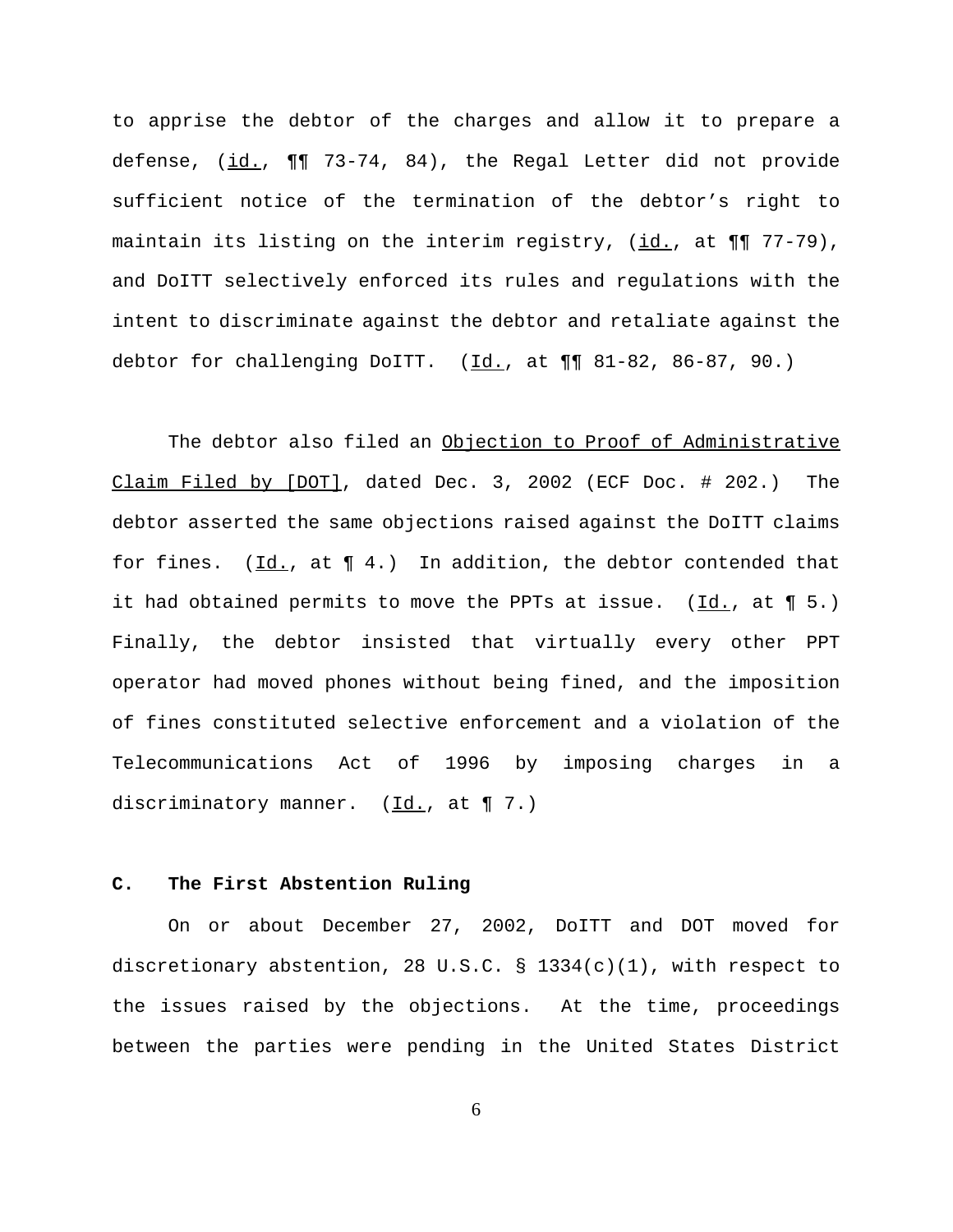Courts in Manhattan and Brooklyn, the New York State Appellate Division, Second Department, the New York Civil Court and the New York City Environmental Control Board ("ECB"), as well as this Court.

The Court conducted a hearing on July 24, 2003, and granted the motion in part. (See Order Granting Abstention [etc.], dated Aug. 18, 2003)(ECF Doc. # 280.) The Court abstained from hearing the violations asserted by DoITT and DOT pending before the ECB "solely to the extent that the Debtor's grounds for objecting to the Violations are based on the failure of DoITT and/or DOT to comply with the specific rules and regulations relating to the issuance by DoITT and DOT of the Violations." In other words, the ECB would decide the "regulatory aspects" of the disputes,  $i.e.,$ whether the agencies followed their own procedures in assessing the fines.<sup>3</sup> The remaining claims, including violations of the Telecommunications Act of 1996, preemption by federal and state law, due process, First Amendment and equal protection violations, selective enforcement, late filed claims and improperly documented claims, would be heard and determined by a court having jurisdiction over such claims.

<sup>&</sup>lt;sup>3</sup> The ECB rendered its decision on or about October 25, 2005, sustaining 51 NOVs and dismissing nine others based on a failure of proof. A copy of the ECB Decision and Order is attached to the letter dated Nov. 18, 2005, from Gabriela P. Cacuci, Assistant Corporation Counsel, to the Court. (ECF Doc. # 461.)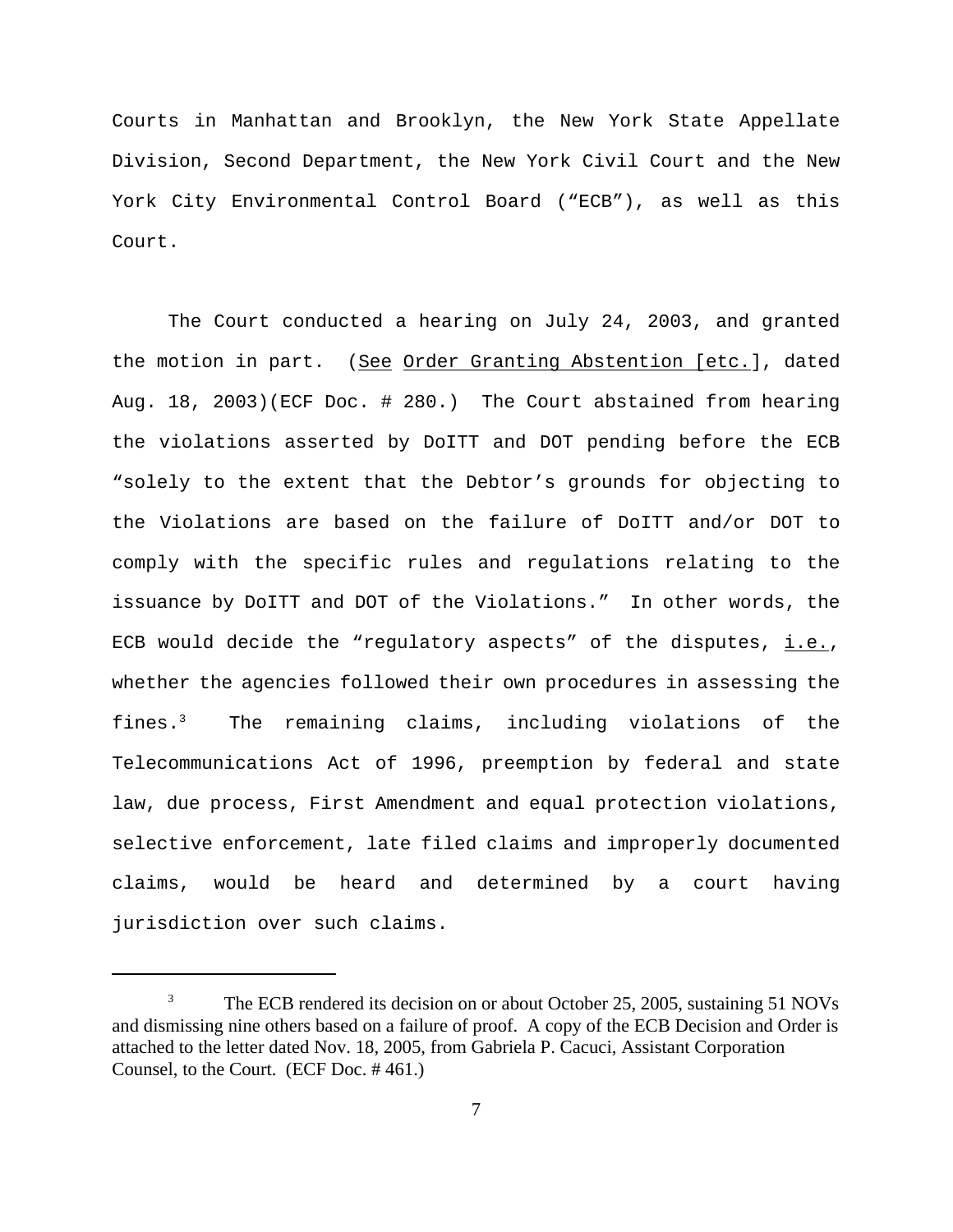#### **D. The Litigation in Other Courts**

The abstention motion brought to light the host of lawsuits commenced by the debtor against DoITT, the City and numerous City officials. Concerned about the proliferation of litigation, and the apparent failure by the debtor to prosecute these lawsuits, the Court issued an order sua sponte, directing the debtor to show cause why it should not be compelled to dismiss, consolidate or prosecute these cases. (See Order to Show Cause Why the Court Should Not Direct the Debtors to Dismiss, Consolidate or Prosecute Certain Proceedings, dated Jan. 23, 2003)(ECF Doc. # 243.) The order identified three cases pending in the Eastern District of New York, and two cases, an Article 78 proceeding and a Civil Court action, pending in state court. In addition, an adversary proceeding and a claim objection were pending in this Court.

During the ensuing 18 months, the Court conducted conferences and set deadlines for the prosecution of the non-bankruptcy court litigation. Eventually, all of the Eastern District litigation was consolidated before Judge Gleeson. The New York Court of Appeals eventually concluded that the debtor's Article 78 proceeding, which challenged the Regal Letter, was time-barred. In re Best Payphones, Inc., 832 N.E.2d 38 (N.Y. 2005). The Civil Court action was apparently discontinued. Finally, this Court granted DoITT's motion for summary judgment dismissing the debtor's adversary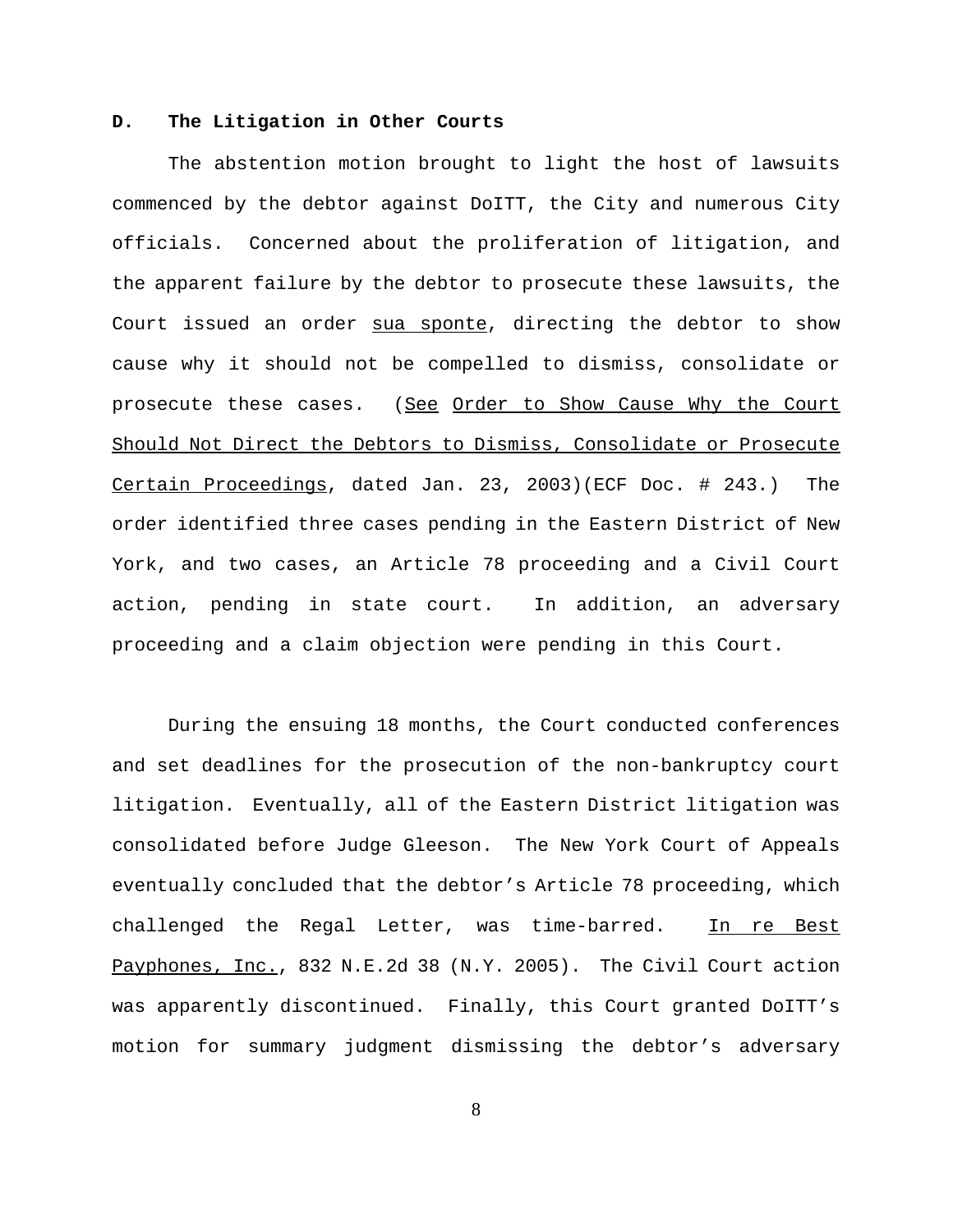proceeding.<sup>4</sup> (See Transcript of Hearing, held June 21, 2005 ("Tr."), at 13)(ECF Doc. # 448.) The order to show cause had served its purpose, and the Court vacated it nearly two years after it was issued. (See Order Vacating This Court's Order to Show Cause Dated January 23, 2003, dated Oct.7, 2004)(ECF Doc. # 336.)

In the Eastern District, Magistrate Judge Matsumoto supervised pre-trial matters in the various litigations commenced against DoITT, the City, and various City officials by the debtor and its affiliate, New Phone Company ("New Phone"). The debtor was a plaintiff in four lawsuits,<sup>5</sup> and New Phone was a plaintiff in at least two others. All of the litigation shared a common theme – the defendants had enforced the City's regulations in an unlawful and discriminatory manner, either against New Phone and Best Payphones or in favor of Verizon. New Phone Co. v. City of New York, No. 00 CV 2007, 2005 WL 1902119, at \*1 (E.D.N.Y. Aug. 5, 2005)("New Phone".)

On October 14, 2004, Magistrate Judge Matsumoto conducted a

<sup>&</sup>lt;sup>4</sup> The amended complaint in the adversary consisted of three claims for relief. The District Court had withdrawn the reference with respect to the third claim, and Judge Hellerstein subsequently dismissed the claim as moot. The Court of Appeals affirmed. See Best Payphones, Inc. v. City of New York, 128 F.App'x 176 (2d Cir. 2005). This Court's dismissal pertained to the two other claims.

<sup>&</sup>lt;sup>5</sup> The debtor's lawsuits bear the Civil Nos. 01-CV-3934, 01-CV-8506, 03-CV-00192 and 04-CV-3541.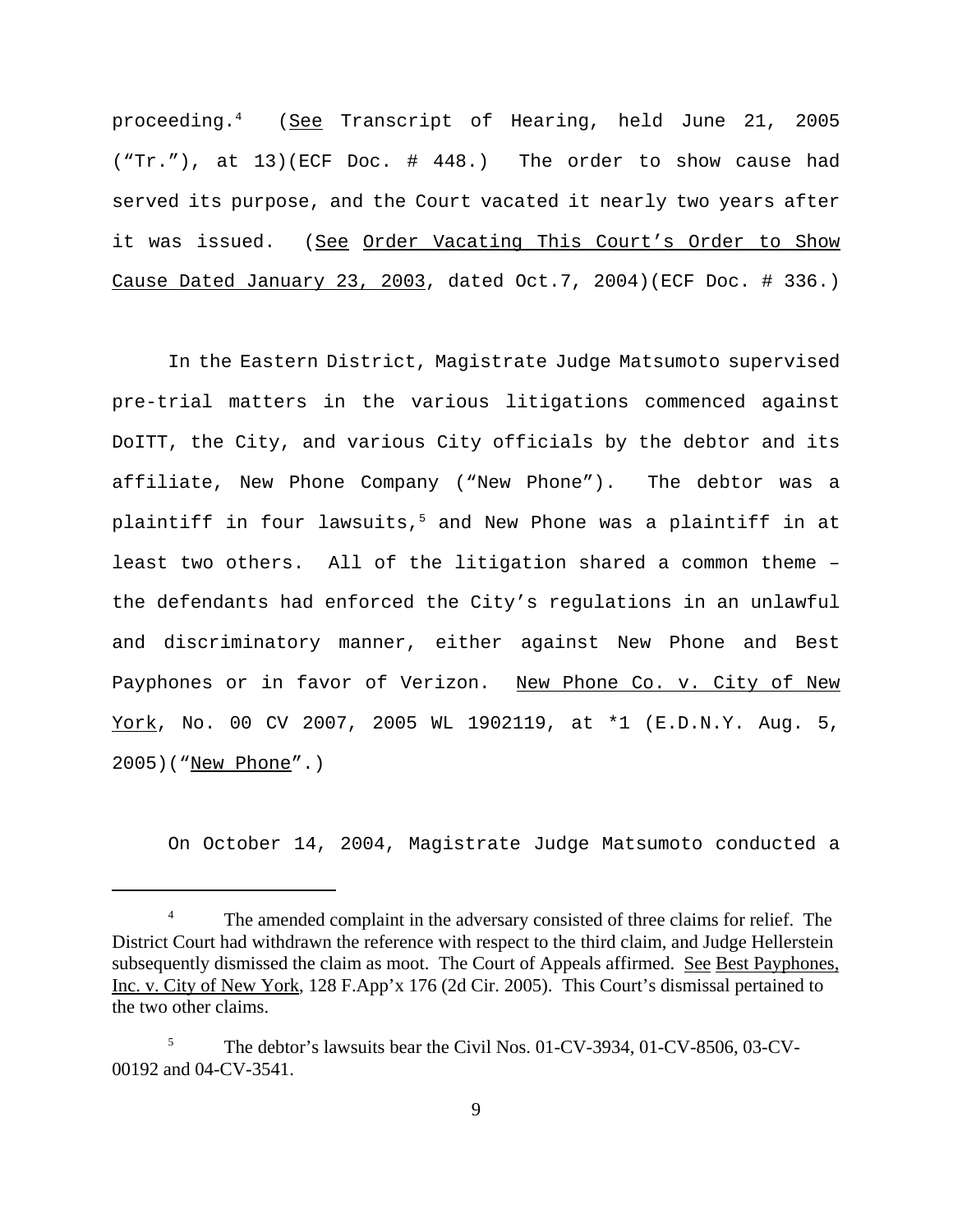conference with the parties, the results of which are reflected in a Minute Entry, filed Oct. 16, 2004. (See Best Payphones, Inc. v. City of New York, No. 03-CV-00192 (ECF Doc. # 25.) The debtor had filed an amended complaint in Case no. 03-CV-00192 in August 2004, and one of the issues addressed at the conference was whether the debtor could file an amended consolidated complaint without leave of the court. Magistrate Judge Matsumoto determined that the debtor would have to seek leave of the court, and directed it to file the motion by December 27, 2004.

The debtor failed to obey the direction. Instead, by letter dated April 4, 2005, the debtor requested a pre-motion conference with a view toward seeking leave to amend and supplement its complaints.6 It sought to add four new contentions, two of which related to the debtor: (1) DoITT had raised the fee to apply for a permit to install a PPT, but exempted Verizon and (2) DoITT changed an advertising rule, and the change unfairly benefitted Verizon. New Phone, 2005 WL 1902119, at \*4 (Report & Recommendation of Matsumoto, M.J.). In addition, the debtor and New Phone filed yet another complaint that incorporated three of the four new claims that formed the basis of the motion to amend the six other complaints. Id. at \*5. Magistrate Judge Matsumoto recommended

<sup>&</sup>lt;sup>6</sup> According to the docket in Case no. 03-CV-00192, the debtor filed a motion to amend its four complaints on or about May 11, 2005. (See ECF Doc. #55.) The docket does not reflect a disposition of that motion.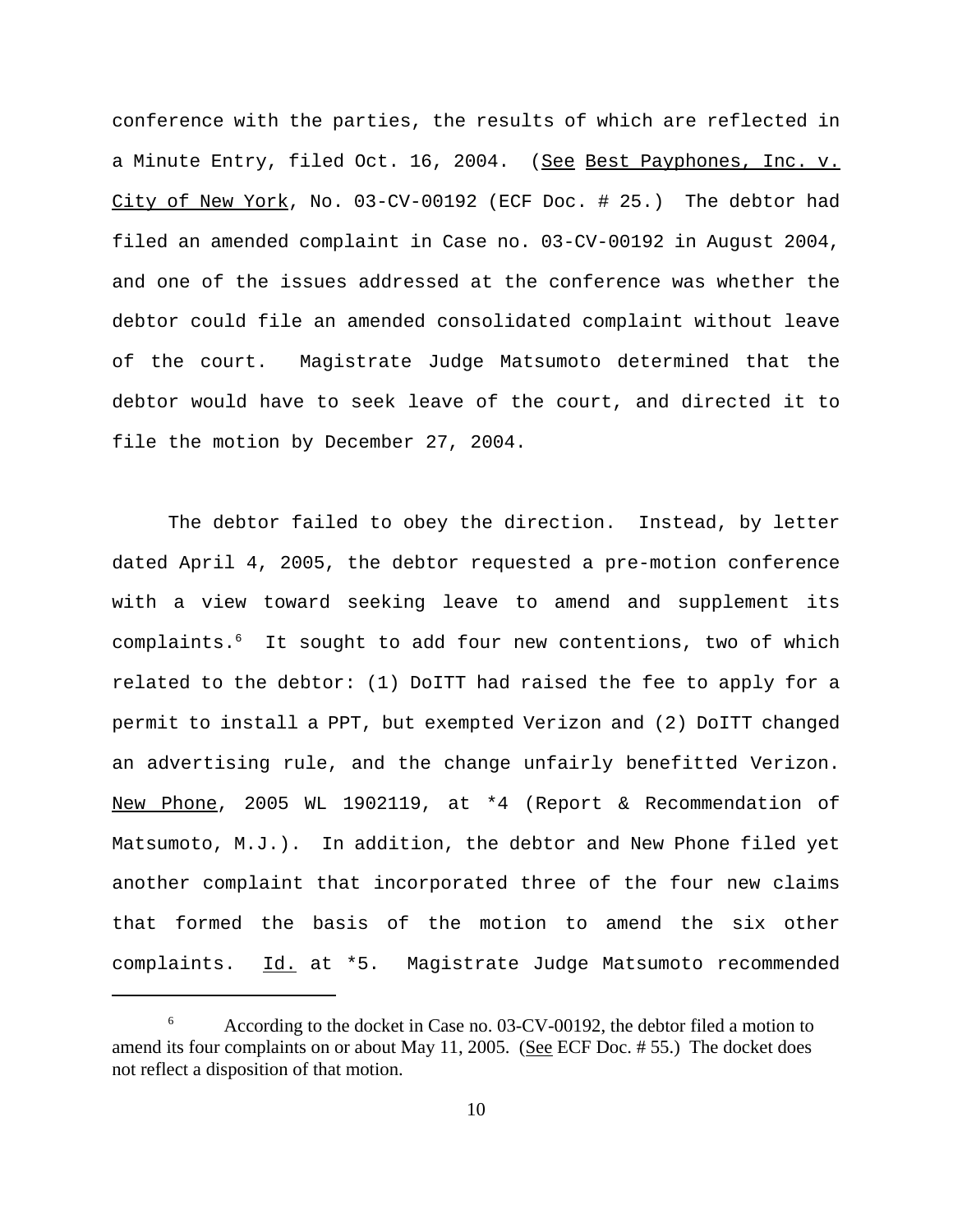that the motions for leave to amend be denied and that the plaintiffs be enjoined from filing further duplicative actions without leave of that court. Id. at \*8.

The plaintiffs objected to the report and recommendation, but Judge Gleeson overruled the objection and dismissed the complaint filed on April 4, 2005, as duplicative of the earlier complaints. Id. at \*1. The Court left open the possibility that the plaintiffs could file new complaints raising matters that arose after the earlier complaints. Id. at \*2.

In addition, Judge Gleeson adopted Magistrate Judge Matsumoto's recommendation to enjoin future filings absent leave of the court, a measure usually reserved for vexatious pro se litigants. See, e.g., Iwachiw v. New York State Department of Motor Vehicles, 396 F.3d 525 (2d Cir. 2005); Sassower v. Sansverie, 885 F.2d 9 (2d Cir. 1989); Safir v. United States Lines, Inc., 792 F.2d 19 (2d Cir. 1986); Martin-Trigona v. Lavien, 737 F.2d 1254 (2d Cir. 1984). According to Judge Gleeson:

Plaintiff7 has filed eight overlapping complaints on the same subject matter, unnecessarily burdening this Court's ability to manage its docket and to adjudicate the asserted claims. For the reasons set forth in the R[eport] & R[ecommendation], the plaintiff is hereby enjoined from filing, without leave of the court, any new

<sup>&</sup>lt;sup>7</sup> "Plaintiff" referred to both New Phone and the debtor. New Phone, 2005 WL 1902119, at \*1 n.2.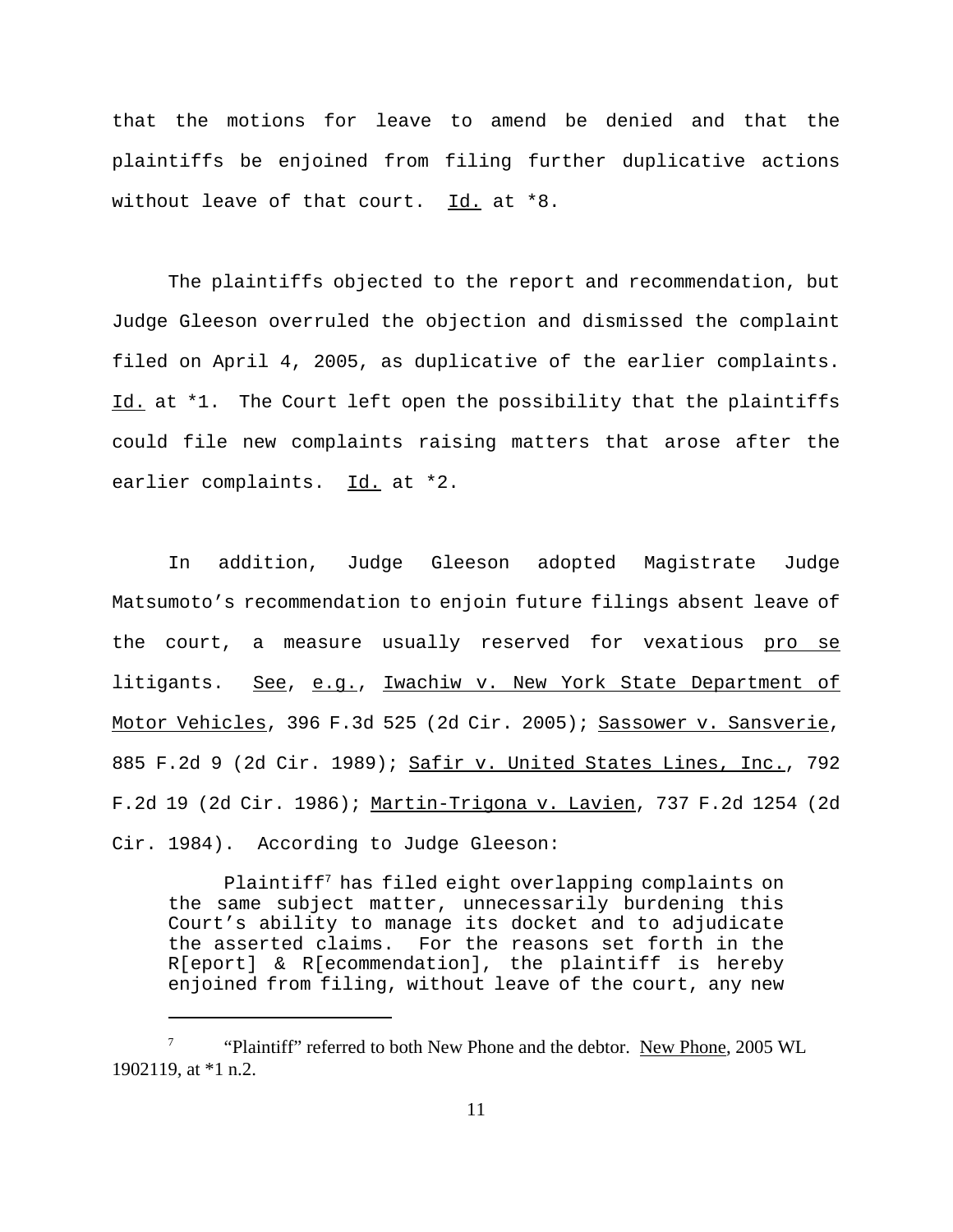action arising from or related to the enactment and enforcement of the City's regulatory system with respect to public pay telephones in New York City and defendants' alleged conspiracy to discriminate against plaintiff and other public pay telephone operators.

New Phone, 2005 WL 1902119, at \*4.

#### **E. The Further Litigation In This Court**

While matters proceeded in Brooklyn, the City renewed its efforts in this Court to consolidate the disposition of the debtor's overlapping claims. In late December 2004, DoITT and DOT filed their Response of [DoITT] and the [DOT] to the Debtor's Objections to DoITT's and DOT's Proofs of Claim, dated Dec. 22, 2004 (the "City's Response")(ECF Doc. # 355.) The City's Response renewed the request for abstention, arguing that all of the debtor's remaining claims (other than the sufficiency of the proofs of claim) were presently pending in other courts.

The debtor responded, identifying four issues that were not pending in any other court:

Issues related to the DoITT NOV's that are not being considered in any other proceeding, include but are not limited to: 1. how DoITT filled the "Detail of Violation" section of the NOV itself (the NOV is ambiguous and vague) 2. how the hearings at the [ECB] are conducted (the ECB allowed DoITT to change its theory for the same NOV once DoITT realized its prior theory would be defeated) 3. the failure of DoITT to apply a policy to Best that afforded other similarly situated [PPT] providers an opportunity to avoid the NOVs and 4. DoITT's lack of enforcement on Verizon for identical alleged infractions.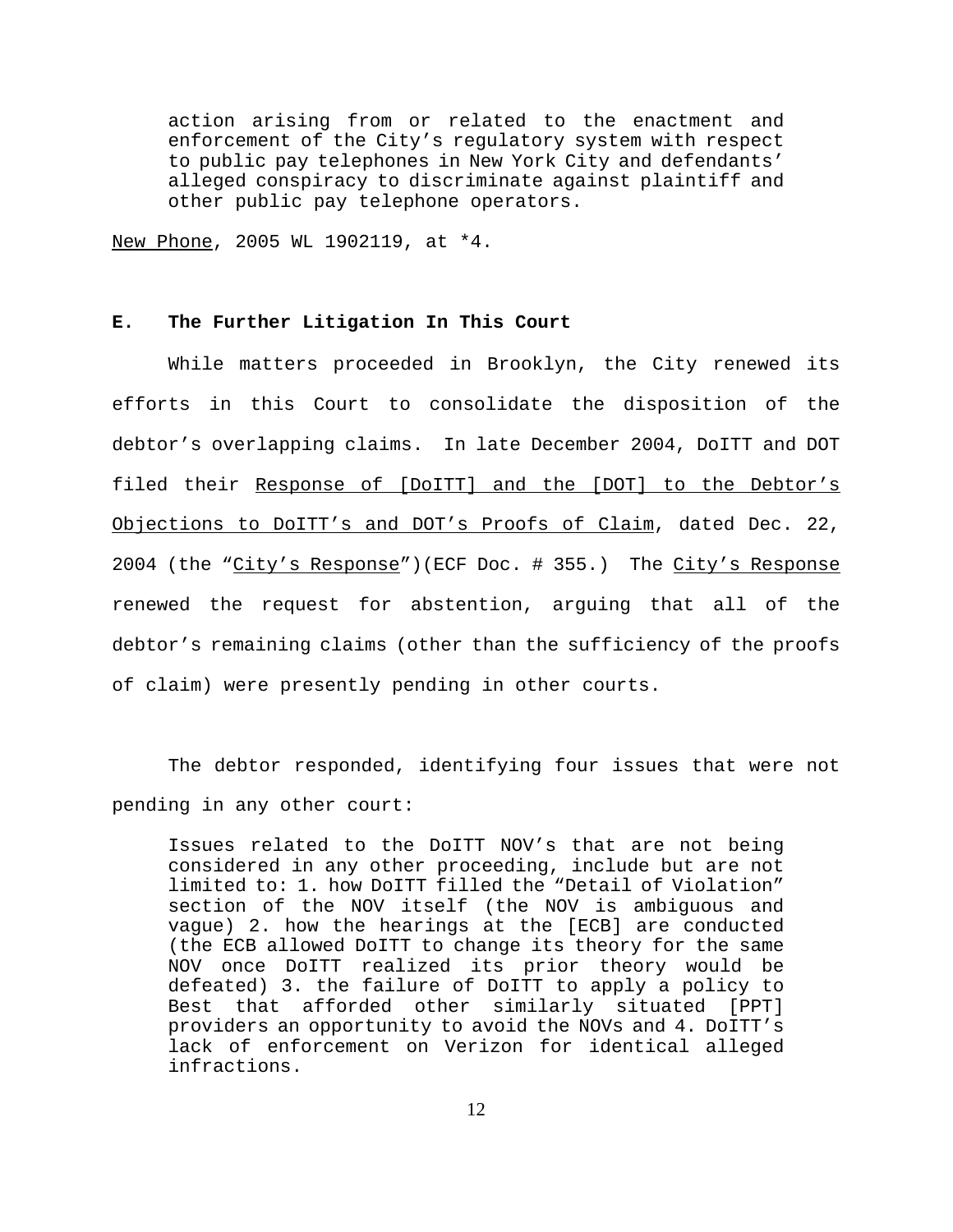Reply to the Response of [DoITT] and the [DOT] to the Debtor's Objections to DoITT's and DOT's Proofs of Claim, dated Mar. 30, 2005, at 2 ("Debtor's Reply") (ECF Doc. # 395)(footnote omitted.)**<sup>8</sup>**

The first two points were based on due process. The debtor contended that the NOVs failed to specify the facts of the violations or allow the debtor to prepare a defense. (Id., at 6.) In addition, the ECB allowed DoITT the opportunity to change its rationale for issuing the NOVs.  $(Id.)$ 

The other two items involved new allegations of selective enforcement. First, the debtor contended that DoITT had failed to follow an unwritten policy under which it issued a written warning (a "Five-Day Letter") before imposing a fine. The Five-Day Letter granted the PPT operator five days to contest the allegation. An NOV would not issue until a final determination was made. (Id., at

(Tr. at 16) (emphasis added.)

<sup>&</sup>lt;sup>8</sup> Although the <u>Debtor's Reply</u> used the phrase "include but are not limited to," these were the only issues that the debtor identified. It is not the Court's job to search through the substantial amount of paper in this case to find other issues the debtor did not identify. In addition, the debtor's counsel agreed at the oral argument that these were the only issues. After the Court summarized its view of the issues raised in the Debtor's Reply, the following colloquy took place:

THE COURT: . . . That's my understanding of what you contend are not the subject of litigations elsewhere. Is there anything else I'm missing here?

MR. GLICK (the debtor's attorney): No, I believe that capsulizes it, Judge.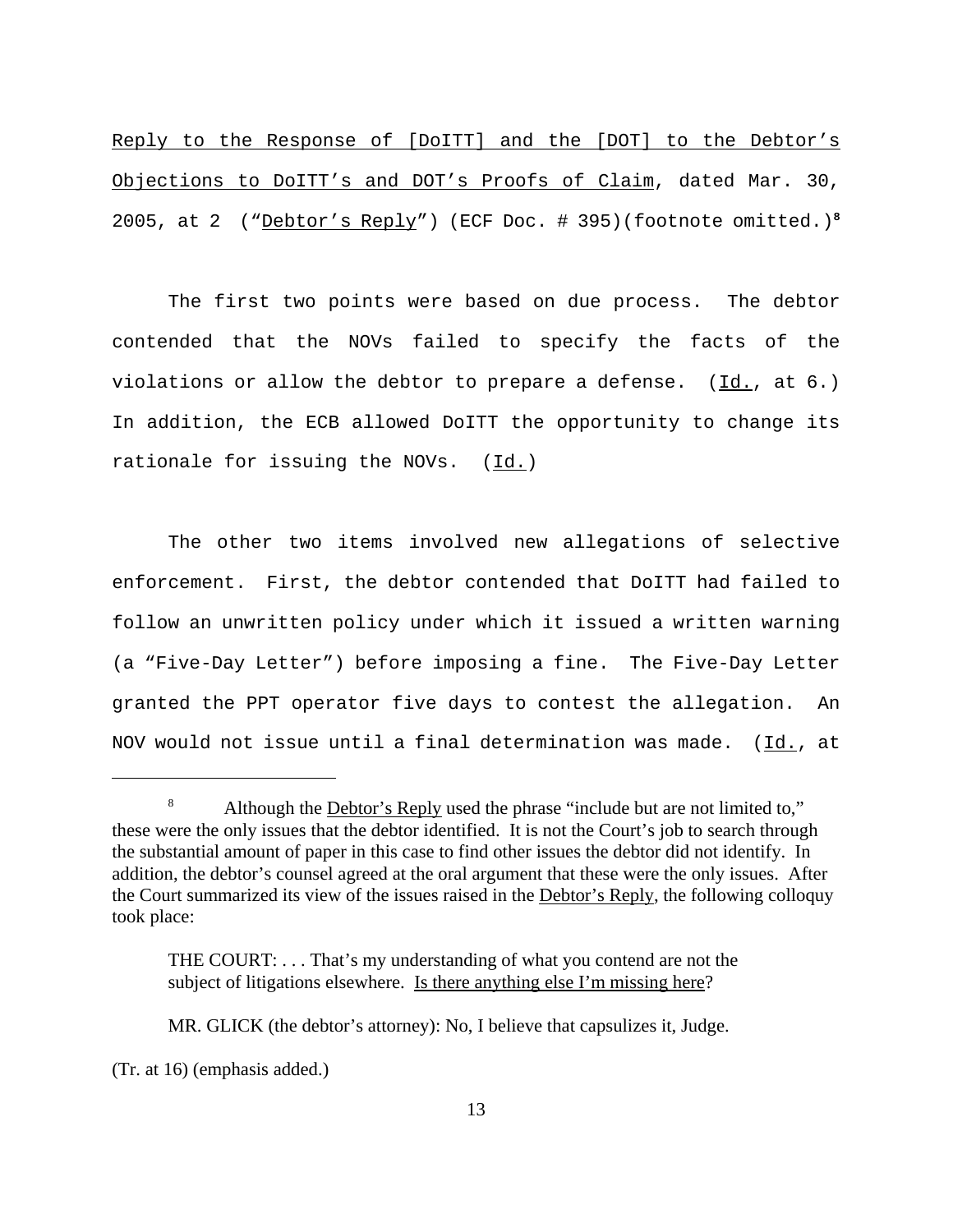7-8.) According to the debtor, DoITT issued the pre-petition NOVs before writing a Five-Day Letter, and issued the post-petition NOVs before making a final determination. (Id., at 7-8.) Second, DoITT allowed Verizon to operate all of its PPTs without a permit. (Id.)

The Court held a hearing on June 21, 2005, to consider whether it should abstain from deciding the four issues highlighted in the Debtor's Reply.At oral argument, the debtor's counsel admitted that the first two issues, the vagueness of the notice provided by the NOVs and DoITT's change in theory, were raised before the ECB administrative law judge, and rejected. (Tr. at 21-22.) Accordingly, the Court ruled from the bench that it would abstain from deciding those same issues. (See  $id.$  at 57.)

The Court did not decide the other two issues at that time. The attorney for DoITT and DOT argued that the decision by the New York Court of Appeals affirming the dismissal of the debtor's Article 78 proceeding foreclosed any further challenge to the fines reflected in the NOVs. I responded – repeatedly – that the City had moved for abstention, and I would not hear a challenge on the merits. I adjourned the abstention motion, and offered the City the chance to move for summary judgment based on the Court of Appeals decision. (Tr. at 55-57). The City decided not to move for summary judgment, and instead, chose to press the balance of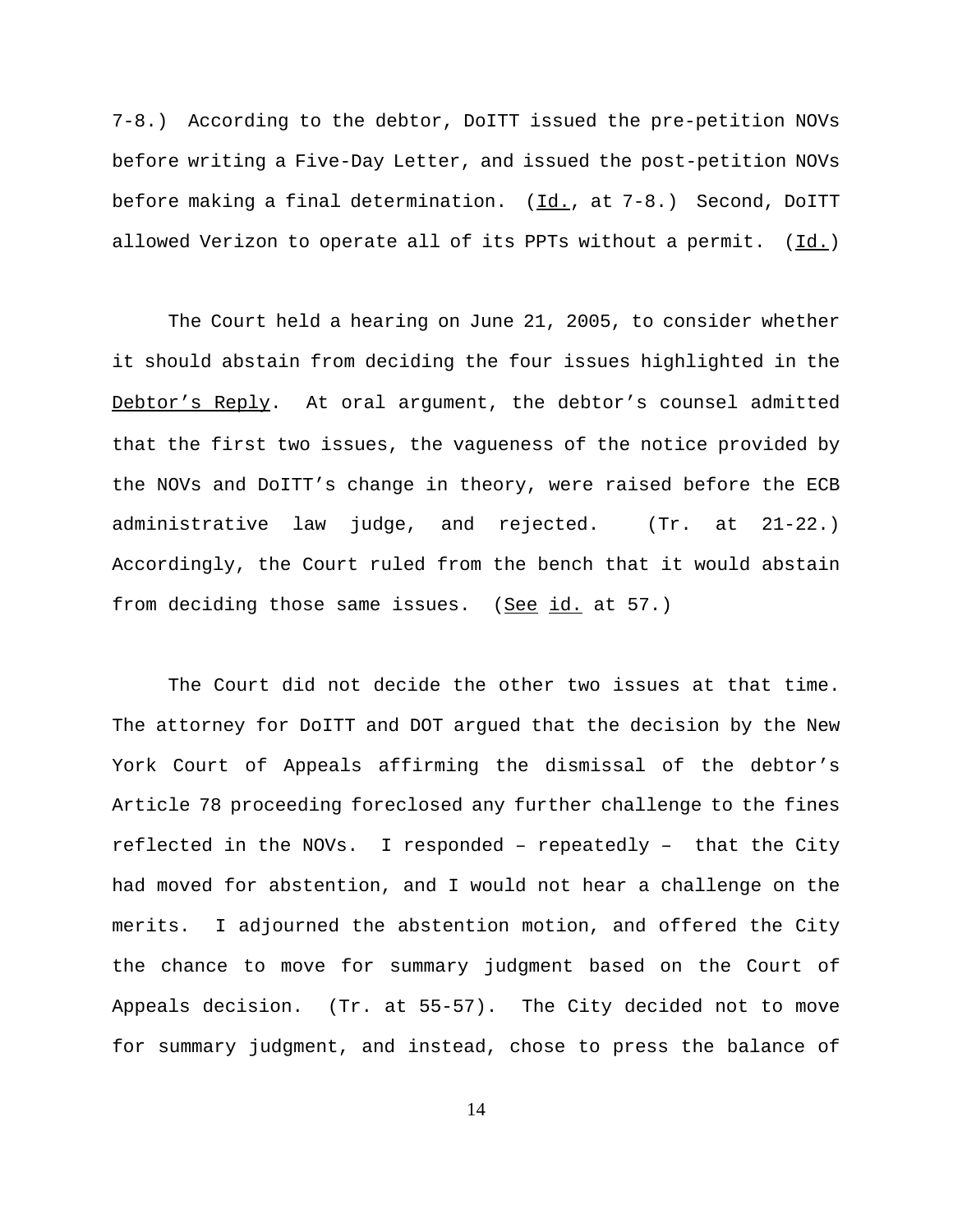the abstention motion relating to the remaining issues. $9$  (Letter from Gabriela P. Cacuci, Assistant Corporation Counsel to the Court, dated June 28, 2005)(ECF Doc. # 465.)

#### **DISCUSSION**

Pursuant to 28 U.S.C. § 1334(c)(1), a court may abstain from hearing a proceeding within its jurisdiction "in the interest of justice, or in the interest of comity with State courts or respect for State law." Permissive or discretionary abstention was intended to codify non-bankruptcy judicial abstention doctrines. Coker v. Pan American World Airways (In re Pan American Corp.), 950 F.2d 839, 845 (2d Cir. 1991). The factors that generally govern discretionary abstention include the following:

(1) the effect or lack thereof on the efficient administration of the estate if a Court recommends abstention, (2) the extent to which state law issues predominate over bankruptcy issues, (3) the difficulty or unsettled nature of the applicable state law, (4) the presence of a related proceeding commenced in state court or other nonbankruptcy court, (5) the jurisdictional basis, if any, other than 28 U.S.C. § 1334, (6) the degree of relatedness or remoteness of the proceeding to the main bankruptcy case, (7) the substance rather than form of an asserted 'core' proceeding, (8) the feasibility of severing state law claims from core bankruptcy matters to allow judgments to be entered in state court with enforcement left to the bankruptcy court, (9) the burden of [the court's] docket,

<sup>&</sup>lt;sup>9</sup> Despite its decision, DoITT and DOT have continued to argue the preclusive effect of the decision of the New York State Court of Appeals. (See Letter from Gabriela P. Cacuci, Assistant Corporation Counsel to the Court, dated October 26, 2005) (ECF Doc. # 447.) The Court will not consider the argument.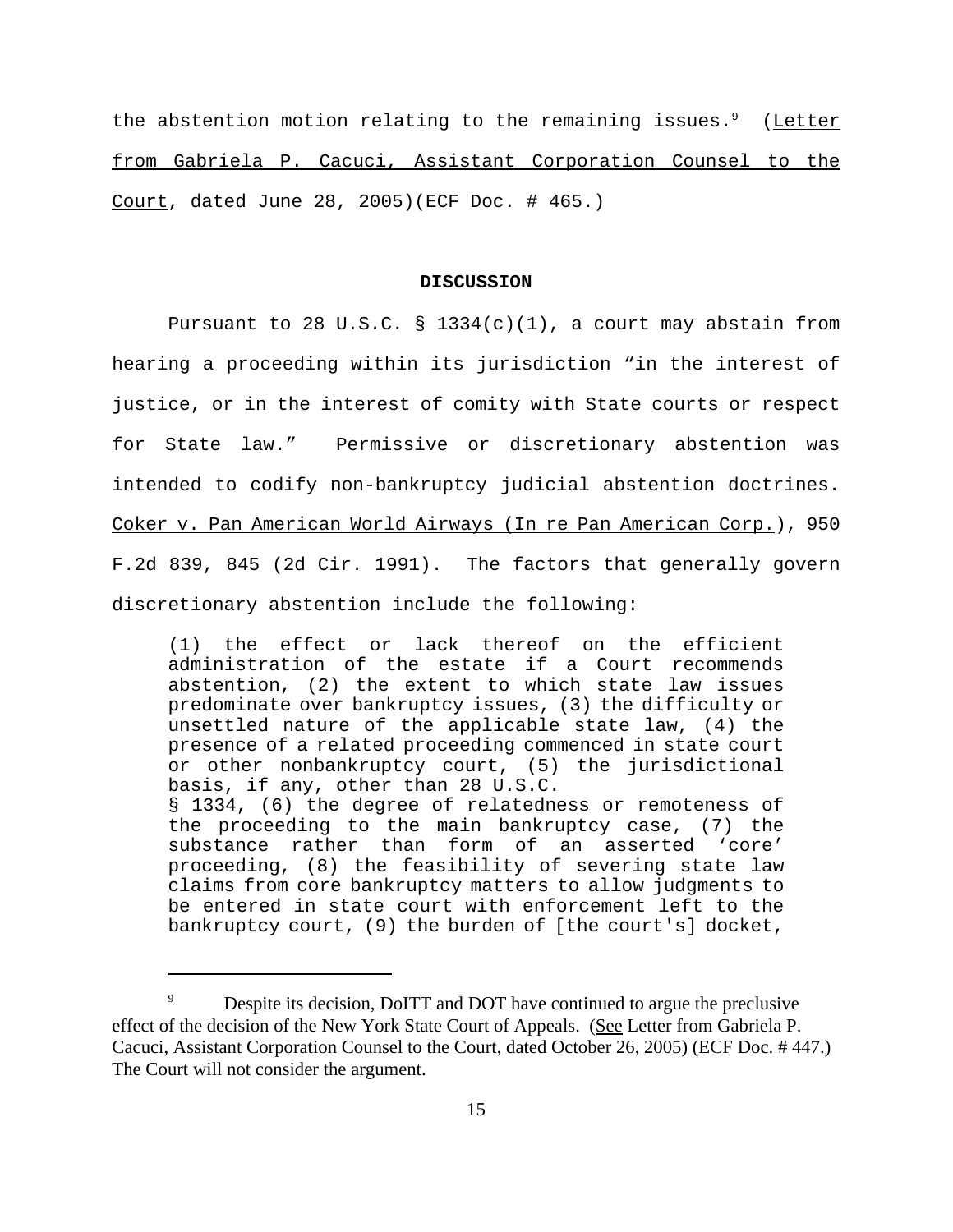(10) the likelihood that the commencement of the proceeding in a bankruptcy court involves forum shopping by one of the parties, (11) the existence of a right to a jury trial, and (12) the presence in the proceeding of nondebtor parties.

Peterson v. 610 W. 142 Owners Corp. (In re 610 W. 142 Owners Corp.), 94 B 44488, 1999 WL 294995, \*3 (May 11, 1999 S.D.N.Y.)(quoting In re Craft Architectural Metals Corp., 115 B.R. 423, 432 (E.D.N.Y. 1989) ); accord Rahl v. Bande, 316 B.R. 127, 135 (S.D.N.Y. 2004); Masterwear Corp. v. Rubin Baum Levin Constant & Friedman (In re Masterwear Corp.), 241 B.R. 511, 520 (Bankr. S.D.N.Y. 1999).

This case is somewhat unusual because the movants have asked me to abstain in favor of another federal court, not a state court. Several of the abstention factors focus on the relationship between the state and federal courts,  $i.e.,$  comity, and do not apply. Furthermore, the debtor's chapter 11 case was confirmed three years ago. While the dispute before me concerns the allowance of three proofs of claim, the resolution of the dispute will have little impact on the debtor and no impact on its creditors or, for that matter, on an estate that ceased to exist when the property of the estate vested in the debtor. See 11 U.S.C. § 1141(b). Accordingly, judicial economy and judicial efficiency should drive the Court's decision. See Mt. McKinley Ins. Co. v. Corning Inc., No. 02 Civ. 5835, 2003 WL 1482786, at \*7 (S.D.N.Y. Mar. 21,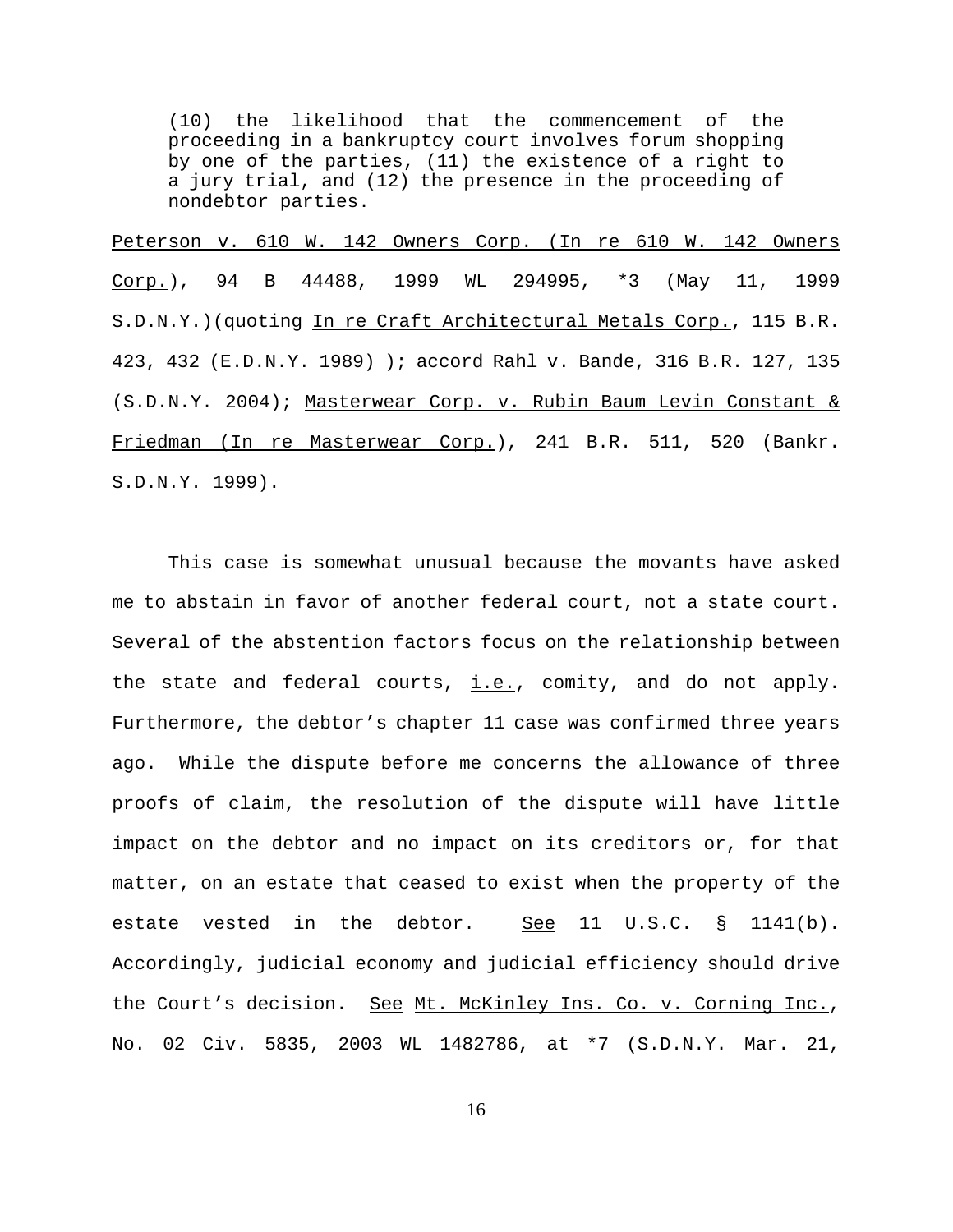2003)("Comity and federalism, judicial economy, and efficiency are among the considerations relevant to a decision to abstain.").

The question comes down to which federal court should decide the parties' disputes. At present, litigations are pending in this Court and in the Eastern District of New York. In addition, the debtor has moved to withdraw the reference of the part of its objection based on the Telecommunications Act of 1996. The motion implicitly acknowledges that this Court cannot resolve all of the issues raised by the debtor's objection. At a minimum, the debtor believes that at least two courts – this Court and the United States District Court for the Southern District of New York – should consider its objections. DoITT, on the other hand, insists that all of the issues (if not the specific factual contentions) are raised in the Eastern District, and should be decided by Judge Gleeson.

I do not presume to invade the territory of our own District Court where the debtor's motion to withdraw the reference is pending but remains undecided. Moreover, that motion centers on the provisions of the Telecommunications Act of 1996, and the debtor has understandably not argued that I should decide those issues. Nevertheless, the new allegations of selective enforcement raised by the debtor relate to the discrimination issues that form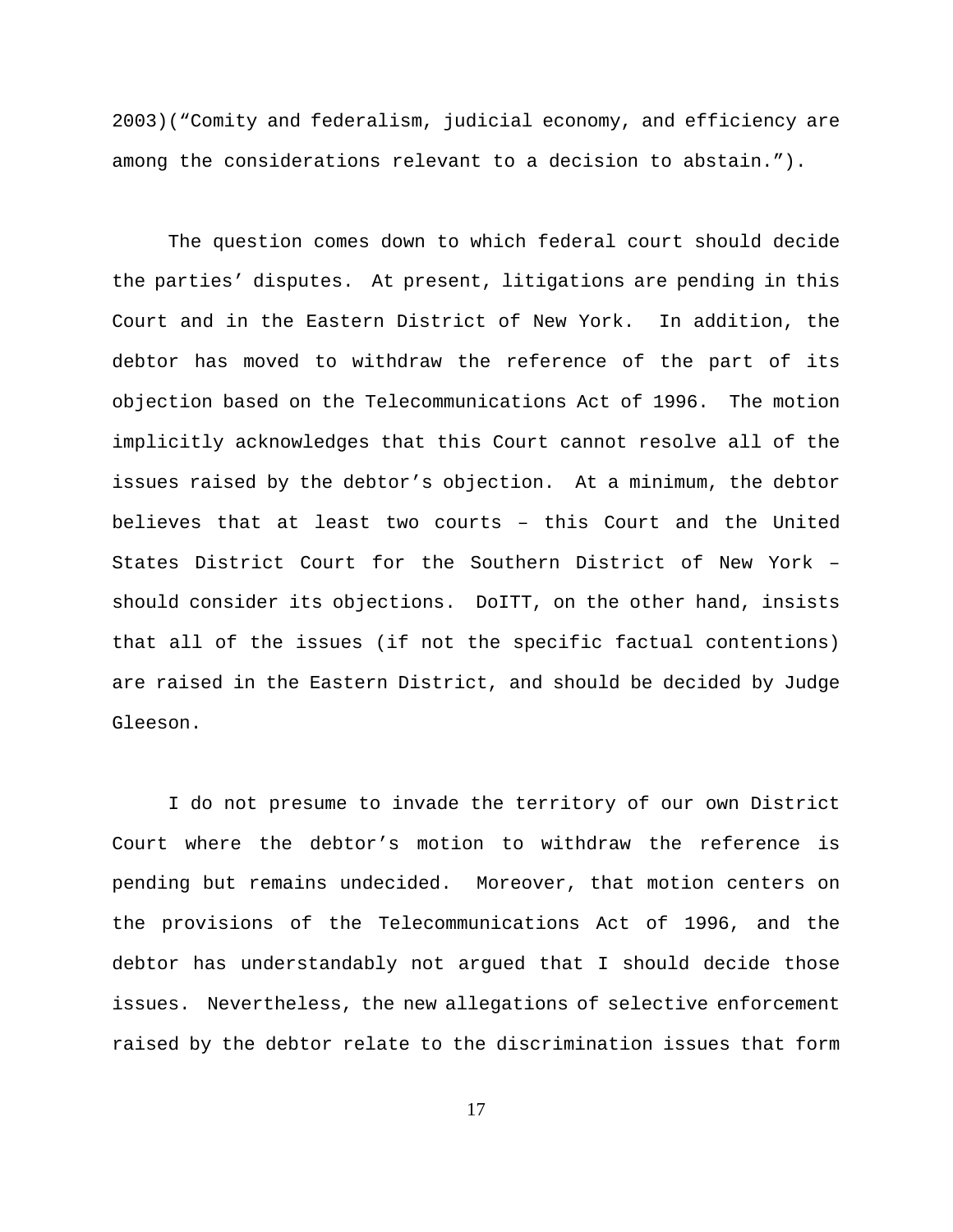the crux of the Eastern District complaints. $10$ 

The remaining issues identified in the Debtor's Reply fall into two general categories: (1) DoITT discriminated in favor of Verizon, or (2) DoITT discriminated against the debtor by treating it differently and less favorably than other PPT operators. Several types of pro-Verizon discrimination are alleged in the amended complaint in Case no.  $03$ -CV-00192. $^{11}$  These include the following: DoITT went out of its way to maintain the pre-eminent position of Verizon, to the exclusion and detriment of other nonfavored companies like the debtor  $(\P \ 4)$ ; curb-side locations of PPTs, the most lucrative locations, were exclusively licensed to Verizon (¶ 31); Verizon was not subject to the restrictions on advertising (¶ 68); the requirement that the building owner or commercial lessee consent to the placement of a PPT within six feet of the building line had a disproportionate impact on the PPT providers, other than Verizon, that had the majority of their PPTs near the building line (¶ 72); certain City regulations set forth a "special and favorable process" that benefitted on Verizon (¶ 77); Verizon was exempted from siting criteria governing operation

<sup>&</sup>lt;sup>10</sup> Since the debtor has not filed a consolidated complaint in Brooklyn federal court, I am left with the latest versions of the complaints filed in that court. However, it is unnecessary to look beyond the amended complaint in Case no. 03-CV-00192.

The complaint in Case no.  $04$ -CV-3541, filed on the same day as the amended complaint in Case no. 03-CV-00192, appears to be a carbon copy of the latter.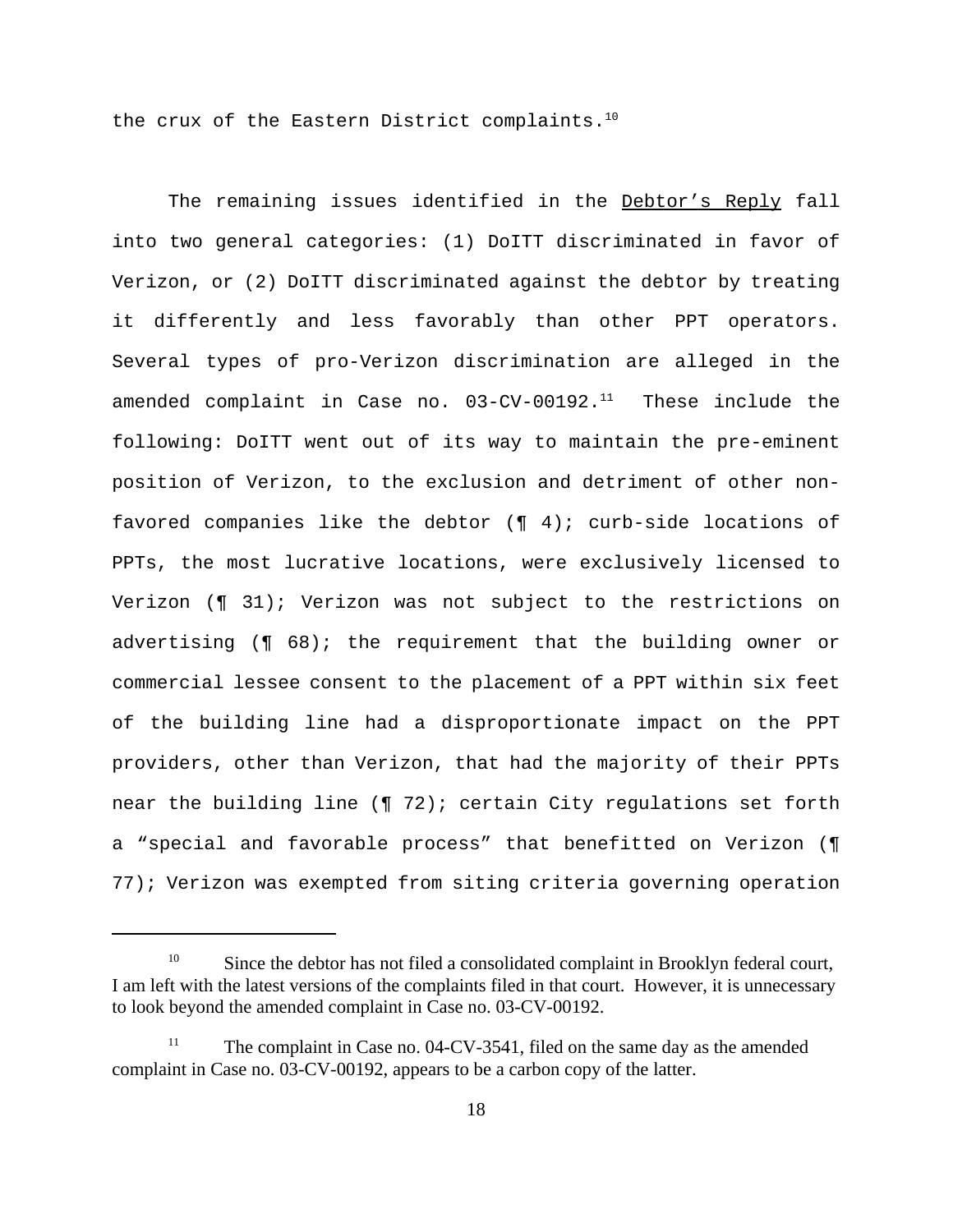and advertising that applies to other PPT operators (¶ 78); the regulations allowed DoITT to give a competitive advantage to Verizon (¶ 80); and the security deposit requirements discriminated in favor of Verizon. (¶ 141.)

The allegation in the Debtor's Reply that Verizon is allowed to operated PPTs without a permit (while the debtor, and, presumably, other PPTs are not) is just another example of pro-Verizon discrimination that permeates the Eastern District pleadings. There is no reason to try this allegation of pro-Verizon discrimination in this Court, and all of the other pro-Verizon discrimination allegations in Brooklyn federal court. Accordingly, I will abstain in the interest of judicial economy and efficiency from hearing it. Whether the debtor can raise it in Brooklyn in light of that Court's injunction I leave to that Court. I only note that the debtor would also have to convince me that its assertion was timely.

The same conclusion applies to the allegations involving the failure to follow an unwritten policy relating to the issuance of NOVs. The amended complaint in Case no. 03-CV-00192 overflows with allegations that the defendants have discriminated against the debtor. The amended complaint includes the following averments: DoITT selectively enforced its regulations in ways that favored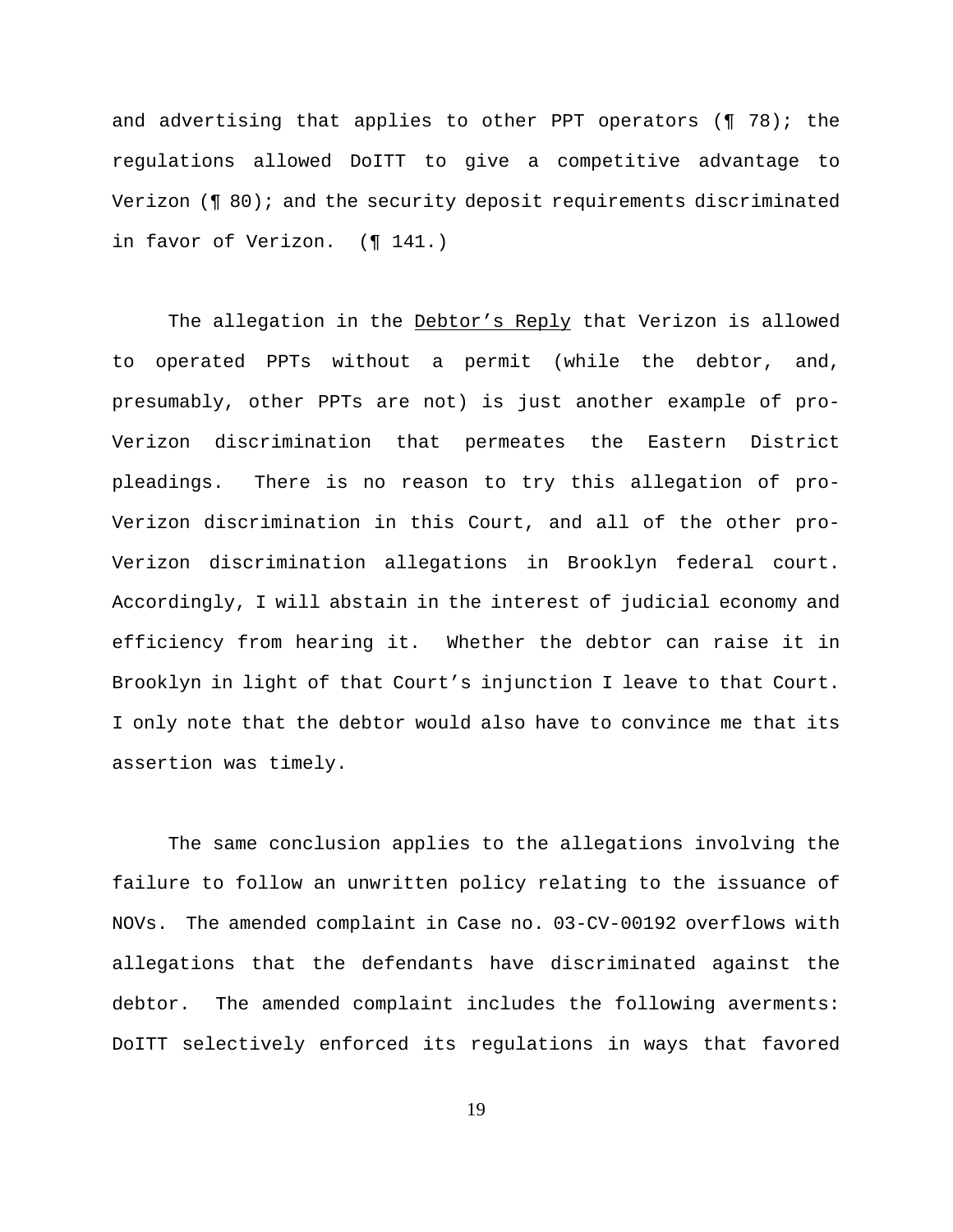former PPT operators' expansion and growth and penalized the debtor (and New Phone) (¶ 6); DoITT's seizure of the debtor's PPTs targeted the debtor while it allowed other PPT operators to operate illegal PPTs (¶ 9); the defendants' conduct exhibited discriminatory treatment of the debtor (¶ 26); no similar-situated PPT operator (other than New Phone) was threatened with the removal or destruction of its phones or the revocation of its franchise simply because it did not execute the closing documents after having been granted a franchise (¶¶ 159, 162, 181); the defendants persecuted, harassed and subjected the debtor to discriminatory treatment because the debtor challenged the City's actions and asserted its rights (¶¶ 167-87); the defendants subjected the debtor to "adverse," "disparate," "retaliatory," "vindictive" and "differential" treatment "based on an irrational hostility towards Best" that was not suffered by others similarly situated in violation of the Equal Protection Clauses of the United States and New York State Constitutions and 42 U.S.C. § 1983 (¶¶ 213-14, 222- 23); and the defendants' "unlawful and unreasonable removal of PPTs owned by Best, and the targeted and discriminatory enforcement of DoITT regulations against Best" prevented the debtor from competing and violated 47 U.S.C. § 253(a). (¶ 281.)

The Debtor's Reply charges that DoITT failed to abide by an unwritten policy that before issuing a violation, it would first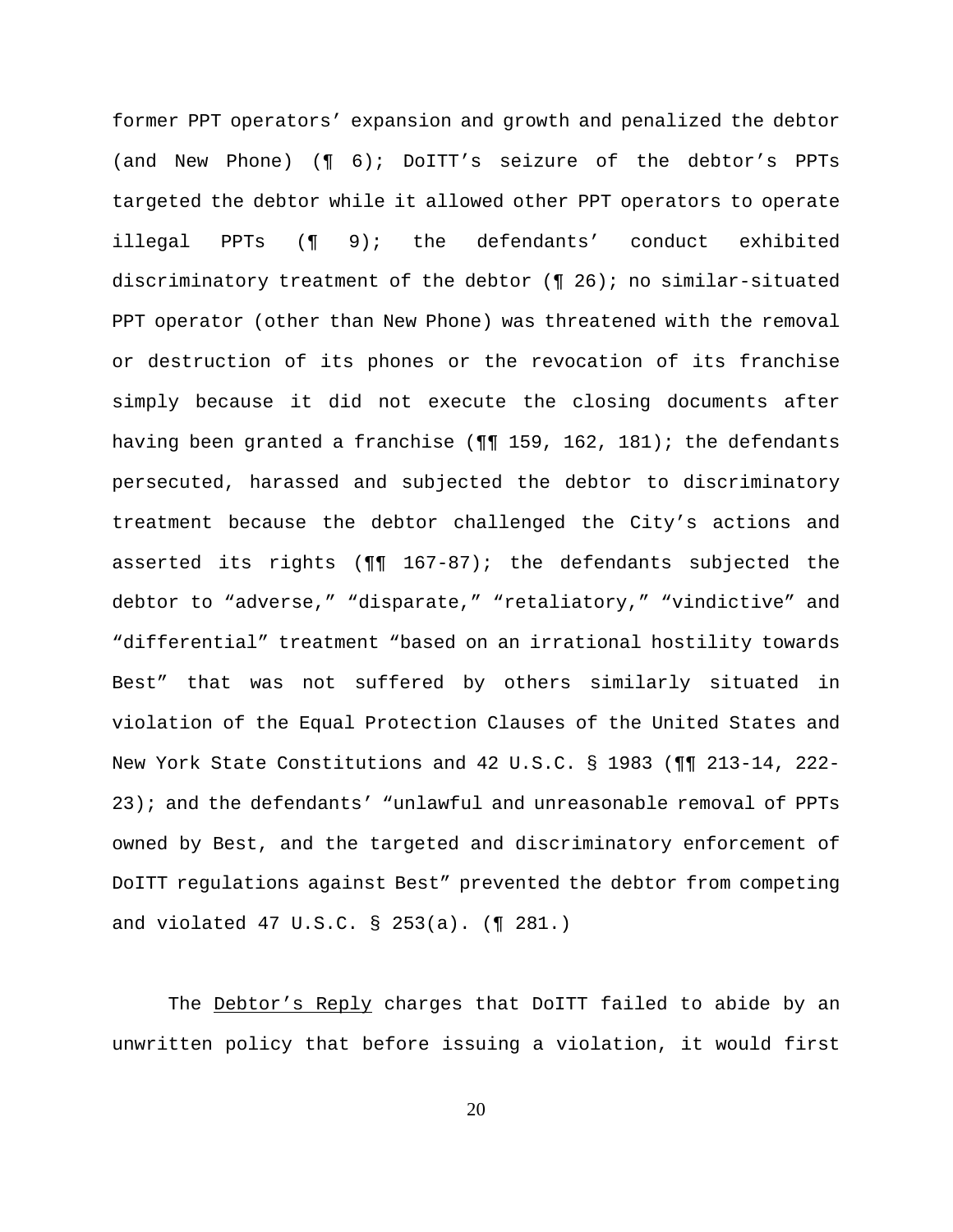give the PPT operator a written warning and an opportunity to contest DoITT's position. In other words, the DoITT had a policy that it applied to other PPT operators, but not the debtor. This is another example of the type of selective enforcement alleged in the Eastern District complaints. Once again, it makes no sense for me to hear this one allegation (assuming it is timely) and for Judge Gleeson to hear all of the other anti-debtor discrimination claims. Accordingly, I will abstain from doing so in the exercise of my discretion.

In conclusion, the Court will abstain from hearing the issues raised by the debtor's Amended Objection with one exception. The debtor contends or implies that the DoITT claims should be dismissed because DoITT did not attach the NOVs to its claims. This is the only remaining issue that I must decide. If the debtor believes that it is entitled to relief based on that deficiency, it must file an appropriate motion with this Court by December 30,